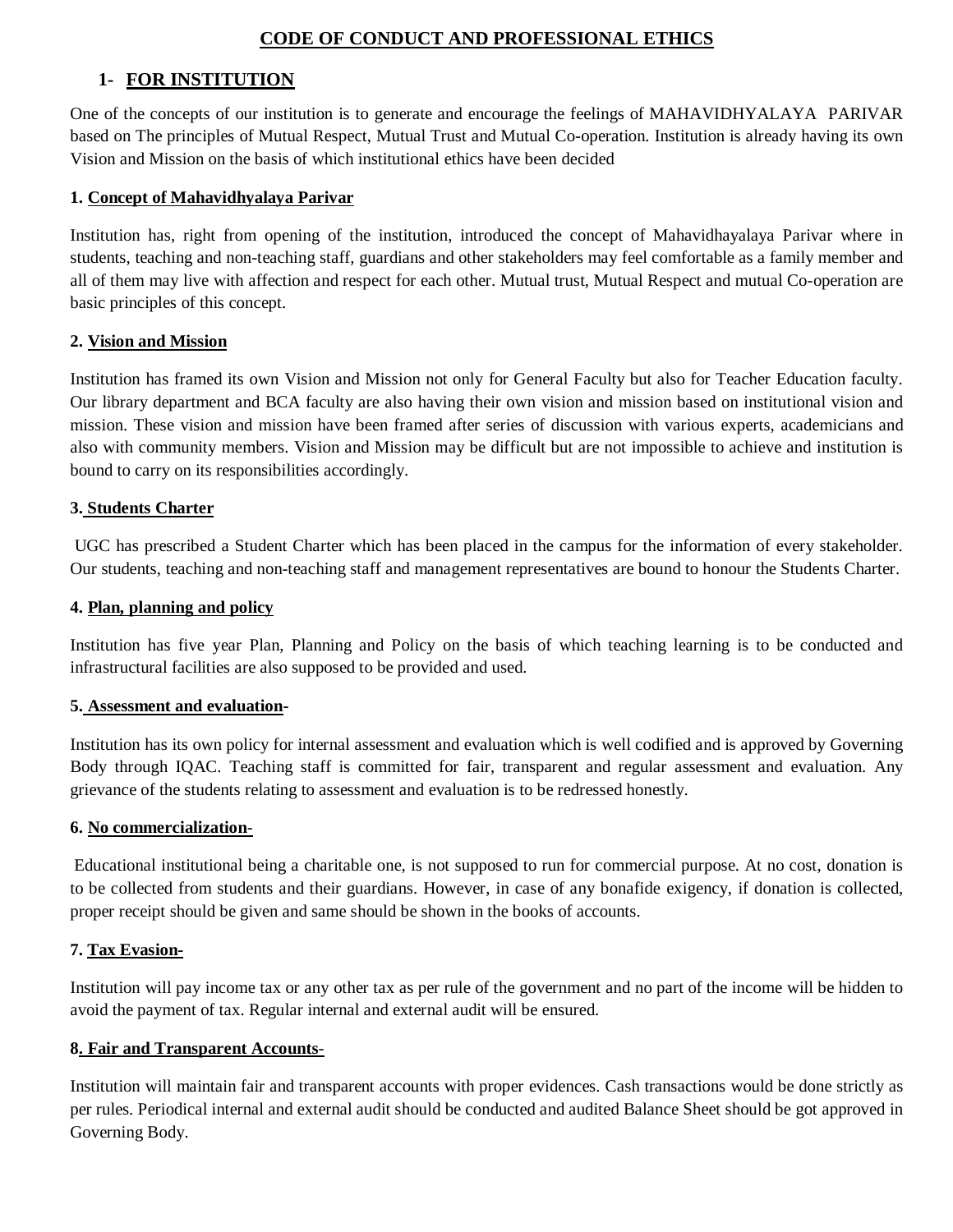# **9. Academic Audit-**

To ensure that academic activities are being conducted as per vision and mission and also as per guidelines of statuary bodies, academic audit should be conducted periodically by impartial academicians and it should not be a mere record building process.

# **10. SWOC Analysis**-

Institution will conduct SWOC Analysis at the end of academic year and for this purpose, outside experts must be invited to analyse the things. Being a self-evaluation process, in no way, it should be permitted to be affected by biasness or prejudicial behavior.

# **11. Fairness in communication**-

Institution will not propagate any false things just to attract the admission or for image building. No information will be given which may deceive any stakeholders. No genuine information or detail relating to any student or guardian or teacher should be passed on without consent of the concerned party. Secrecy element must be owned at every cost. Any matter relating to policy and requiring secrecy must be kept confidential.

### **12. Compromising Attitude and Tolerance** -

Every member of Mahavidhyalaya Parivar must show decency and courtesy while dealing with each other or with students, teachers or any community member. No hardness or difficult situation should be created within the campus or institution and full degree of tolerance should be shown.

### **13. Cooperation to Every Stakeholder-**

Institution will co-operate to students, teaching and non-teaching staff and to community where ever so possible may be financially or otherwise.

### **14. National and Social Responsibilities**-

Institution is bound to work for social and national development and also to produce the students who are sensitized fully for social and national development, at their own willfully and enthusiastically.

### **15. Morning Assembly**-

Morning Assembly must be the priority of the institution where prayer for parents must be made compulsory next to Almighty. During morning assembly itself, all students must be encouraged to address by their own newly framed quotation and this way, students may be encouraged for the service of their parents, views expression during assembly will develop critical thinking and also scientific temper.

**16.** Over and above all, following other points are also decided as institutional ethics.

- $\triangleright$  Concern for safety and wellbeing of students.
- $\triangleright$  Respect and recognition for colleagues and other professionals.
- $\triangleright$  Build up and develop public trust and confidence in the teaching profession and create learning experiences which engage, motivate and challenge students in an inclusive setting with a lifelong learning perspective.
- Any malpractice or plagrarism in paper presented in a seminar, in Action Research, Research or Project Work would amount to misconduct.

Likewise Violation of any Professional Ethics would amount to misconduct and would be dealt as per service conditions of our institution.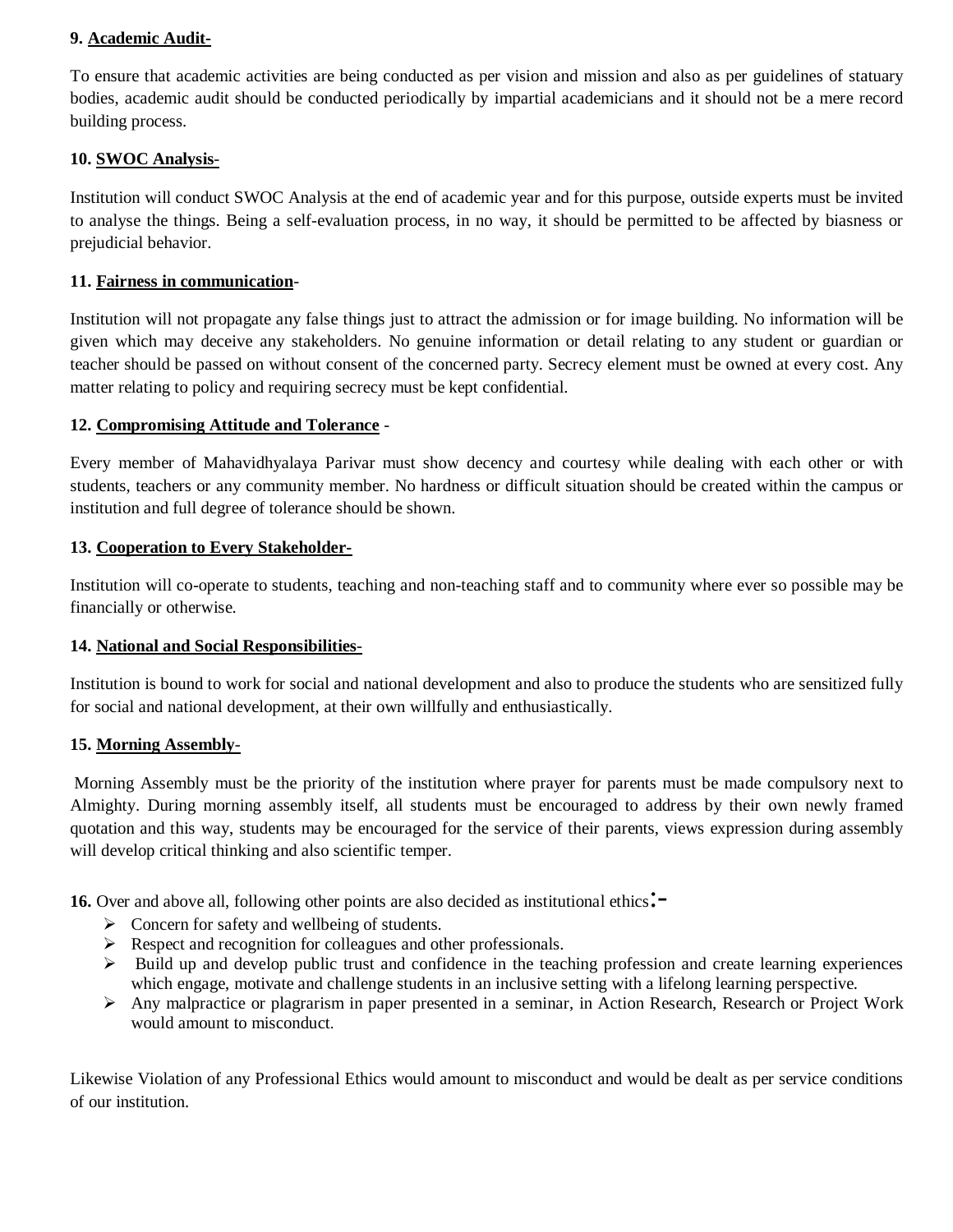#### **FOR STUDENT:-**

All students of the institution irrespective of caste, creed and place are required to:-

- 1- be fully aware with the text of Students Charter already provided in prospectus, explained during Induction Programme and also placed on campus board.
- 2- show courtesy to all teaching and non-teaching staff.
- 3- behave decently with head of the institution, representatives of management, staff and mentor teachers of practice teaching schools if applicable
- 4- behave properly with community members during field assignment, survey and tour period etc.
- 5- remain courteous with peers and all students of other classes.
- 6- exhibit soberity in dress and address.
- 7- behave as a responsible student, a responsible family and social member.
- 8- concentrate in classroom activities and not to create any disturbance in smooth teaching-learning and other activities.
- 9- remain punctual in classroom attendance and in every activity within and outside campus.
- 10- attend internal and external assessment and evaluation process honestly and with full preparation.
- 11- put up any grievance relating to evaluation or relating to any matter as per procedure.
- 12- pay dues of institution in time regularly.
- 13- get leave sanctioned whenever it is not possible to attend the class.
- 14- pay full respect to every guideline of library rules.
- 15- not to indulge in any act of ragging or misbehaving with girl students.
- 16- keep class-room, campus both inside and outside clean, green and pollution free.
- 17- keep drinking water clean and not to misuse energy power.
- 18- protect every property of the institution from damage and destroy.
- 19- keep away from any fake complaint against any one.
- 20- show full respect to own reputation and also to reputation of the institution.
- 21- keep away from smoking and drugs.
- 22- avoid every act which is not expected from a student.
- 23- not to read newspaper or talk with others while teaching is in process.
- 24- avoid to check e-mail, mobile massage or busy in facebook while in teaching
- 25- remain away from cheating and teasing.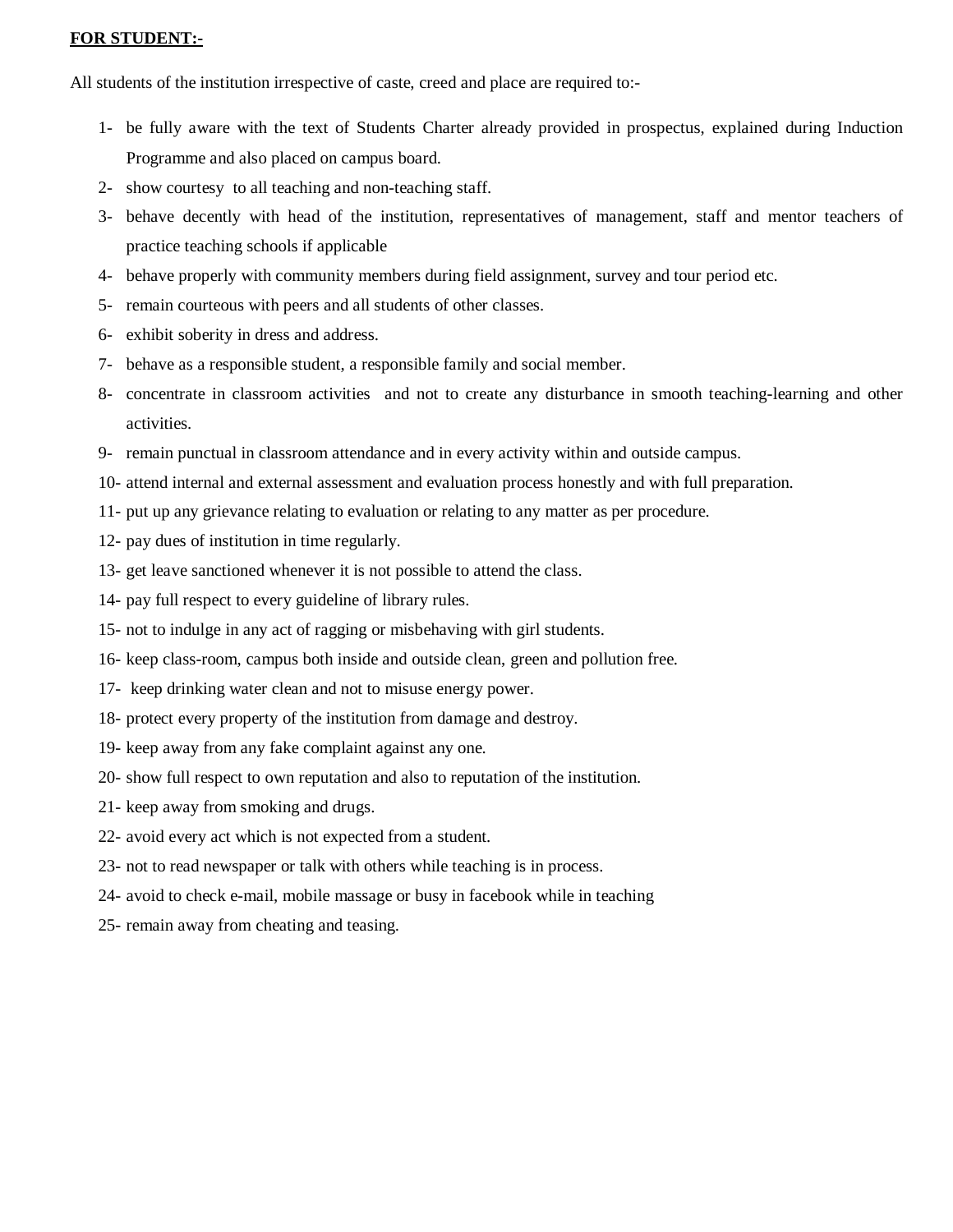# **PENALITY PROVISIONS-**

While determining the punishment, institution would see that no future/carreer of any student is adversely affected. However, following provisions are laid down:-

- 1- guidance and counselling.
- 2- head of the department to call and do counselling.
- 3- head of the institution to call and to deal in a little tough manners.
- 4- to call the parents in whose presence, matter to be dealt suitably.
- 5- issuance of cautioning and warning letter.
- 6- to recover cost of damaged property after providing privilege of natural justice. In case of proved ragging or in the case of sexual harassment, restication for reasonable period. While deciding any punishment, any kind of disability must be considered. Right of appeal to the aggrieved must be given and process of appeal should be informed to concerned aggrieved in writing by punishing authority.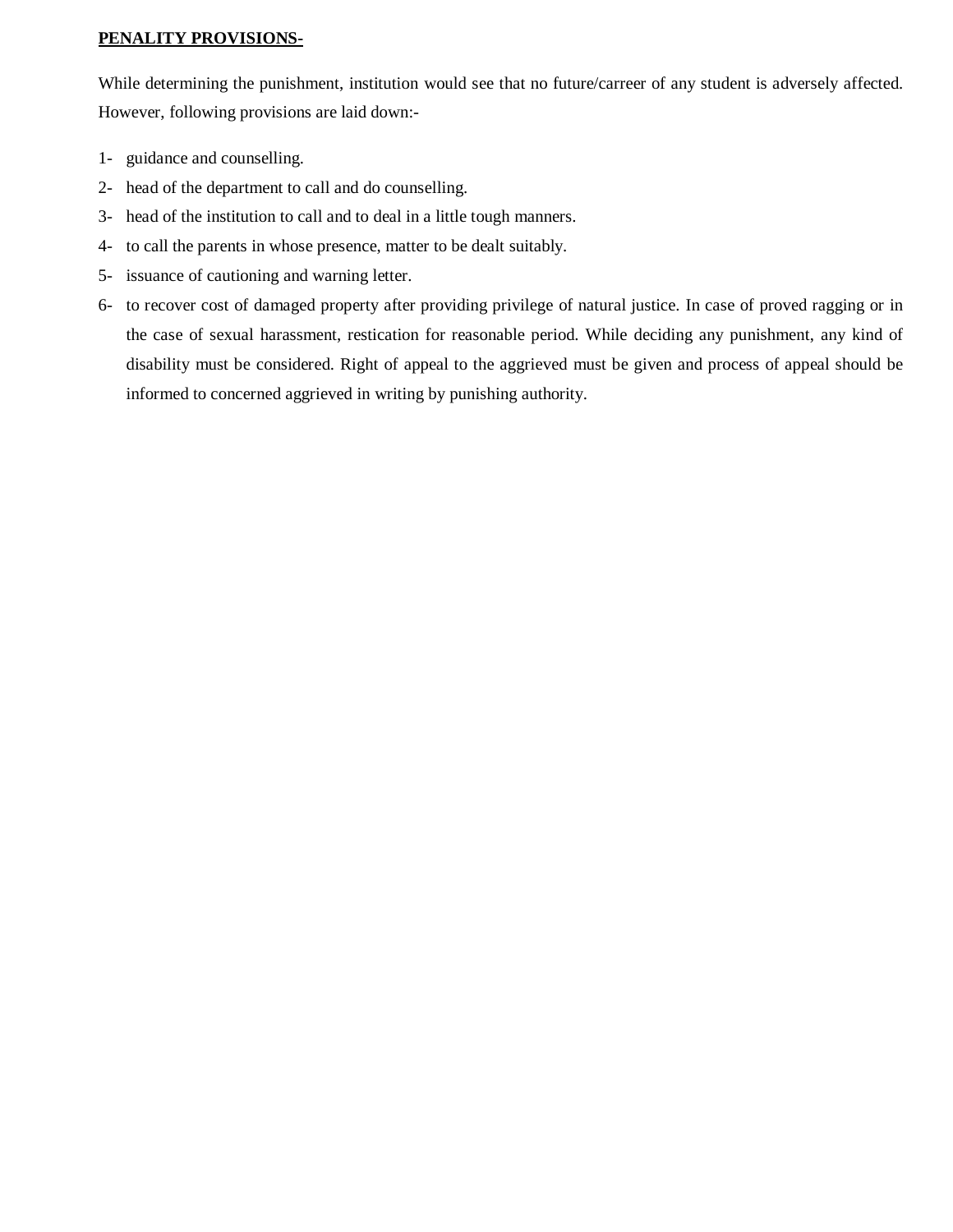# **FOR TEACHERS**

Teachers are the mirrors and pillars of any institution. Institution has its own staff service conditions which are applicable to all teachers. However, over and above, teachers should :-

- 1- show decency, leniency while within and outside the campus.
- 2- Note that they are architect of future of youth who are the future of our nation.
- 3- demonstrate full commitment, respect and loyalty to their profession and its continuous development.
- 4- show anxiety to acquire knowledge and experience of latest changes in ICT and in educational field.
- 5- not to avoid to gain and learn much more through attending seminars and workshops.
- 6- be exited for attending training programmes particularly recognised by UGC.
- 7- feel proud in transferring his knowledge and experience by his own publication of books and research work which would be for the benefit of society and country.
- 8- worry to gain prizes and awards for their contribution in education and in teaching-learning.
- 9- feel responsibility to identify deficiencies and to improve in any student.
- 10- be punctual in attending class-room and beyond class-room activities.
- 11- not to discriminate amongst students on the basis of caste, creed and religion.
- 12- bring improvements in diversity.
- 13- not to encourage the use of unfair means during internal and external assessment and evaluation process.
- 14- feel moral duty to follow policy and procedure of assessment and evaluation and also to provide feedback immediately , clearly and without being biased.
- 15- feel responsible for overall development of students may be physical, moral,cultural and social.
- 16- give assignment to every student, check sincerely and give feedback promptly.
- 17- not to have employment simultaneously in any other institute.
- 18- not to enter into any money or business dealings either with any student or with any teaching and non-teaching staff.
- 19- to lead teaching process as per curriculum implementation plan like academic calendar time-table, Annual Plan, Unit Plan etc.
- 20- not to use or allow the use of mobile during teaching-learning period.
- 21- follow provisions of copy right Act and regulation.
- 22- not to be victim of plagiarism.
- 23- be sober in dress and address.
- 24- be courteous and co-operative while dealing with any community member or with staff of institution of Practiceteaching schools and internship if applicable.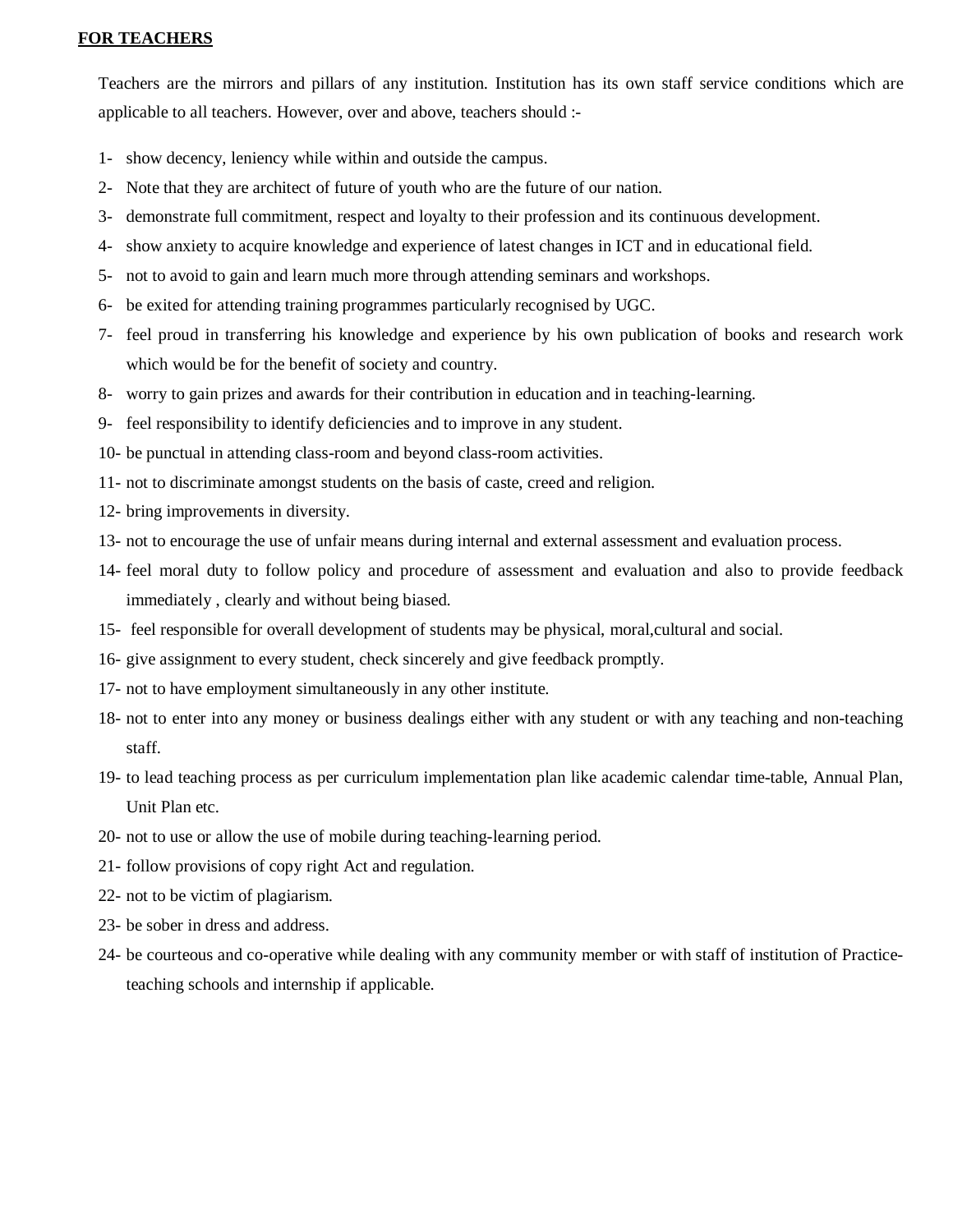#### **FOR PRINCIPAL**

Principal is the Head of the Institution. He is expected to see that:-

- 1- congenial environment suitable for the teaching learning be created and developed within and outside campus.
- 2- clear planning is prepared for implementation of curriculum of every faculty at the starting of the session.
- 3- Annualunit plan are prepared by all faculty members and academic calendar and time -table is ready well in advance before session starts.
- 4- all essential Committees are formed, meetings of all committees are conducted properly and minutes recording and proper follow-up is done.
- 5- IQAC composition, minutes recording and follow-up is done properly.
- 6- committees are not merely record building.
- 7- induction programmes are conducted and necessary informations including course programmes communicated to students to their satisfaction.
- 8- admission process and internal/external examinations are well managed and conducted fairly and in a transparent manner.
- 9- Assessment and Evaluation is done continually as per internal policy of the institution.
- 10- Student Council is formed at the starting of the session and council is working to meet its objectives.
- 11- alumni association is active and alumni members are encouraged to contribute for the development of the institution.
- 12- student grievances may be relating to raging or sexual harassment are delt as per process and policy of statutory body and internal policy of the institution.
- 13- discipline and decency in dress and address are maintained by students, faculty members and non-teaching staff.
- 14- per day, atleast two hours time should be spared to attend the grievances /complaint of community , students, teachers and non-teaching staff.
- 15- total behaviour is like a guardian of family.
- 16- fundamentals of the institution like "MAHAVIDYALYA PARIWAR, MUTUAL TRUST,MUTUAL RESPECT AND MUTUAL CO-OPRATION" are translated into action.
- 17- threats should not form a part of the habit but a tool to meet any serious situation.
- 18- be punctual in attending to the office and meetings of various committees.
- 19- should deal without favour and fear.
- 20- encourage the faculty members for professional development by training, orientation programme and participation in seminars and workshop.
- 21- organise various activities relating to government policies and instructions.
- 22- cordial relations are developed amongst students and teachers.
- 23- community relationship to the necessary extent is developed.
- 24- no illegal activities, moving presentation or use of drugs etc.
- 25- mobile use during teaching-learning and meetings of committee must be prohibited.
- 26- ensure that students are meeting their expectations from the institution.
- **27-** minimum requirement like drinking water supply proper power supply, peaceful atmosphere, water and waste management and cleanliness are honoured properly.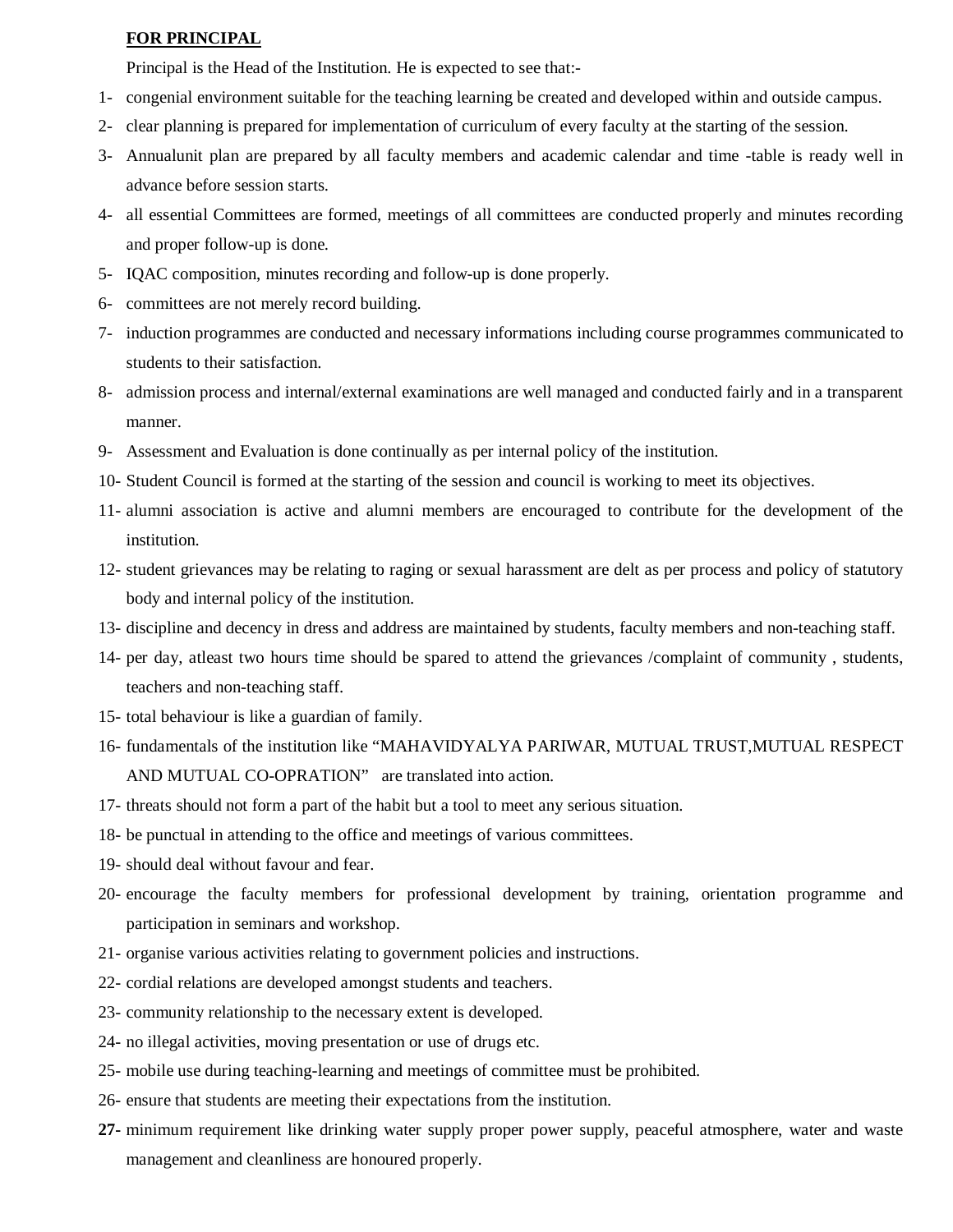#### **FOR NON-TEACHING**

Institution has introduced its own Staff Service Condition and all non-teaching staff members are governed by guidelines provided there in also. However, they are further expected to:-

- 1- demonstrate full commitment, respect and loyalty to their profession and its continuous development.
- 2- show anxiety to acquire knowledge and experience of latest changes in ICT and in educational field.
- 3- exited for attending training programmes.
- 4- worry to gain prizes and awards for their contribution in institution.
- 5- be punctual in attending office and beyond office activities.
- 6- not to encourage the use of unfair means during internal and external assessment and evaluation process.
- 7- not to enter into any money or business dealings either with any student or with any teaching and nonteaching staff.
- 8- not to use or allow the use of mobile during working period.
- 9- show courtesy to all stakeholders.
- 10- behave decently with head of the institution, representatives of management, staff and mentor teachers of practice teaching schools if applicable
- 11- behave properly with community members during field visit.
- 12- remain courteous with colleagues with peers and all students of other classes.
- 13- exhibit soberity in dress and address.
- 14- put up any grievance relating to any matter as per procedure.
- 15- keep class-room, campus both inside and outside clean, green and pollution free.
- 16- keep drinking water clean and not to misuse energy power.
- 17- keep away from any fake complaint against any one.
- 18- keep away from smoking and drugs.